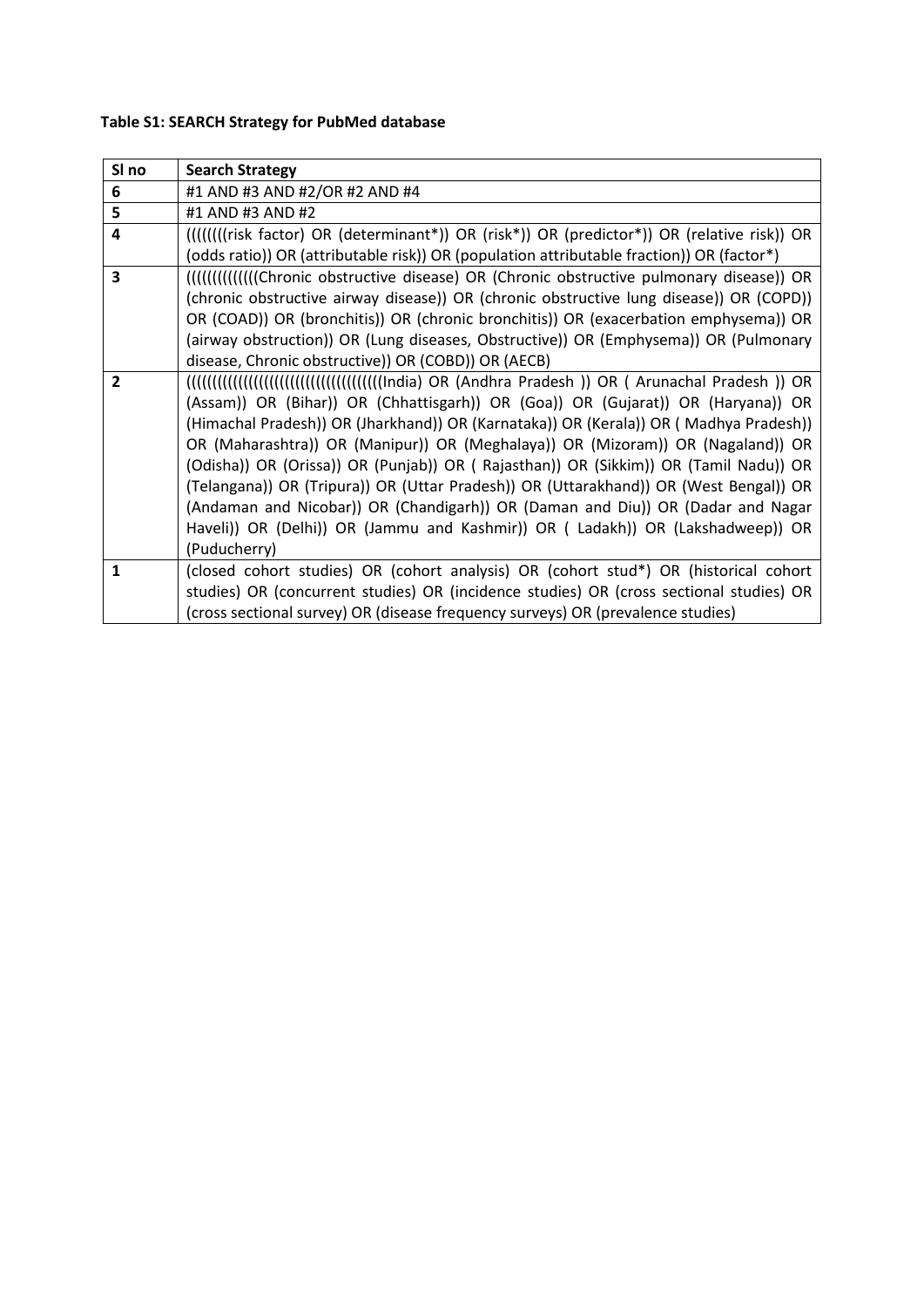**Table S2:** Reason for studies excluded at full text stage

| <b>Study ID</b>  | <b>Reason for</b>                                                 |                          |  |
|------------------|-------------------------------------------------------------------|--------------------------|--|
|                  |                                                                   | exclusion                |  |
| Apte 2016        | Prevalence of cough and its associated diagnosis among            | <b>Based on outcome</b>  |  |
|                  | 204,912 patients seen in primary care (PC) in India               |                          |  |
| Bajpai 2019      | Clinical, demographic and radiological profile of smoker COPD     | Based on study           |  |
|                  | versus non-smoker COPD patients at a tertiary care center in      | population               |  |
|                  | North India                                                       |                          |  |
| Singh A 2017     | Indoor air pollution and its association with poor lung function, | <b>Based on outcome</b>  |  |
|                  | microalbuminuria and variations in blood pressure among           |                          |  |
|                  | kitchen workers in India: a cross-sectional study                 |                          |  |
| Senthilnathan    | Early detection of COPD in asymptomatic smokers using             | Based on the age         |  |
| 2016             | spirometry                                                        | group                    |  |
| Patil 2012       | Prevalence of obstructive airway disease by spirometric indices   | Based on study           |  |
|                  | in non-smoker subjects with IHD and HTN                           | population               |  |
| <b>Wang 2018</b> | Practice Patterns for Chronic Respiratory Diseases in the Asia-   | Based on study           |  |
|                  | Pacific Region: A Cross-Sectional Observational Study             | area                     |  |
| Sahab 2013       | A cross sectional study of Pulmonary function test in street      | <b>Based on outcome</b>  |  |
|                  | cleaners in Aligarh, India                                        |                          |  |
| Mazumder         | Arsenic and non-malignant lung disease                            | <b>Based on outcome</b>  |  |
| 2007             |                                                                   |                          |  |
| Khafaie 2017     | Air pollution and respiratory health among diabetic and non-      | Based on study           |  |
|                  | diabetic subjects in Pune, India-results from the Wellcome        | population               |  |
|                  | <b>Trust Genetic Study</b>                                        |                          |  |
| Chandra 2018     | Tuberculosis and other chronic morbidity profile of               | Based on study           |  |
|                  | sewage workers of Delhi                                           | population               |  |
| Deo 2009         | Periodontitis as a potential risk factor for chronic obstructive  | Based on outcome         |  |
|                  | pulmonary disease: A retrospective study                          |                          |  |
| Chhabra 2001     | Ambient Air Pollution and Chronic Respiratory Morbidity in        | Based on study           |  |
|                  | Delhi                                                             | population               |  |
| Stephen2018      | High Prevalence of Chronic Respiratory Symptoms among             | Based on outcome         |  |
|                  | Autorickshaw Drivers of Urban Puducherry, South India             |                          |  |
| Ghoshal 2016     | The burden of segregated respiratory diseases in India and the    | Based on study           |  |
|                  | quality of care in these patients: Results from the Asia-Pacific  | population               |  |
|                  | Burden of Respiratory Diseases study                              |                          |  |
| Cho 2016         | Respiratory disease in the Asia-Pacific region: Cough as a        | Based on study           |  |
|                  | key symptom                                                       | area                     |  |
| Mazumder         | Chronic arsenic toxicity: Studies in West Bengal, India           | Based on outcome         |  |
| 2009             |                                                                   |                          |  |
| Hystad 2019      | Health Effects of Household Solid Fuel Use : Findings from 11     | Based on study           |  |
|                  | Countries within the Prospective Urban and Rural Epidemiology     | area                     |  |
| Sehgal 2014      | Study<br>Disease burden due to biomass cooking-fuel related       |                          |  |
|                  | household air pollution among women in India                      | Based on study<br>design |  |
| <b>Bose 2013</b> | CD14 C-159T polymorphism and its association with chronic         | Based on outcome         |  |
|                  | lung diseases: A pilot study on isocyanate exposed population     |                          |  |
|                  | of Central India                                                  |                          |  |
| Sur 2007         | A study on smoking habits among slum dwellers and the impact      | Article                  |  |
|                  | on health and economics                                           | inaccessible             |  |
| Kumar 2004       | Association of Outdoor Air Pollution with Chronic Respiratory     | Based on outcome         |  |
|                  |                                                                   |                          |  |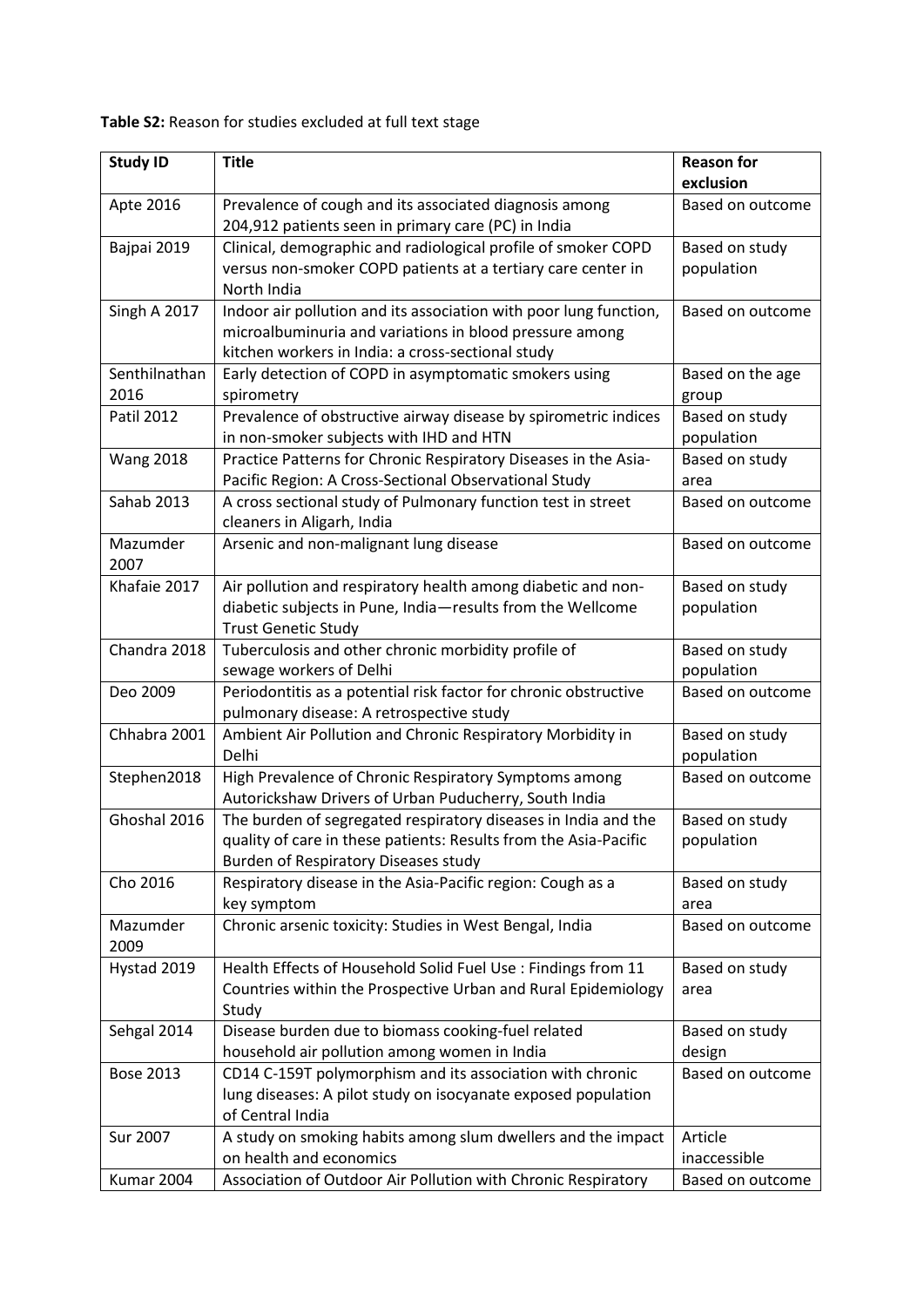|             | Morbidity in an Industrial Town in Northern India          |                |
|-------------|------------------------------------------------------------|----------------|
| Chakraborty | Chronic Exposures to Cholinesterase Pesticides Adversely   | Based on study |
| 2009        | Affect Respiratory Health of Agricultural Workers in India | design         |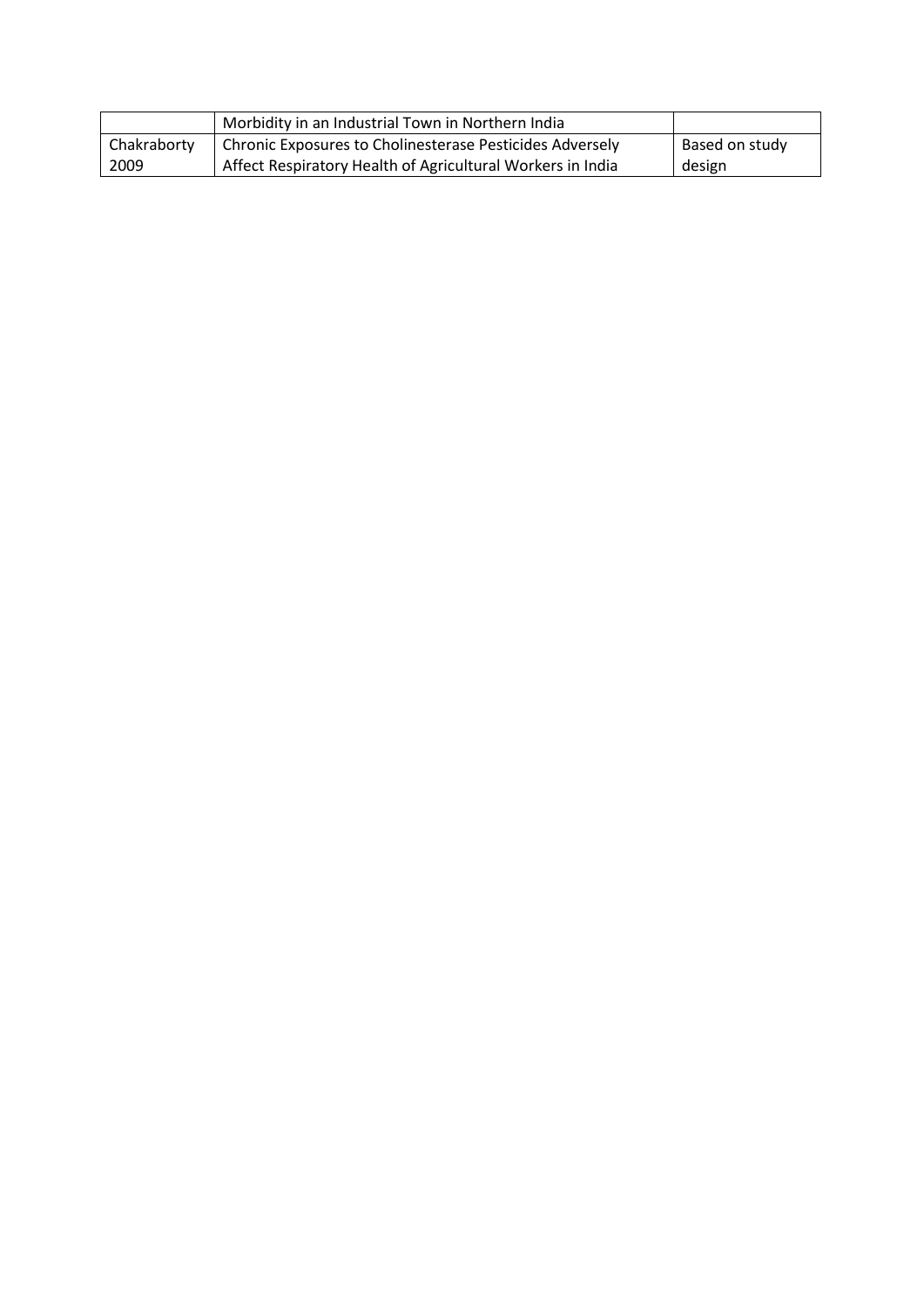**Table S3: Risk of Bias Assessment for cross sectional studies- Modified New Castle Ottawa scale**

|                       | <b>Selection</b>                         |                 |                         |                                                       | Comparabil                                | <b>Outcome</b>                   |                             |                  |  |
|-----------------------|------------------------------------------|-----------------|-------------------------|-------------------------------------------------------|-------------------------------------------|----------------------------------|-----------------------------|------------------|--|
| <b>Study ID</b>       | Representat<br>ive ness of<br>the sample | Samp<br>le size | Non-<br>responde<br>nts | Ascertainm<br>ent of the<br>exposure<br>(risk factor) | ity based<br>on design<br>and<br>analysis | Assessme<br>nt of the<br>outcome | <b>Statistic</b><br>al test | <b>Tot</b><br>al |  |
| Mahesh<br>2009        |                                          |                 |                         | $***$                                                 |                                           |                                  |                             | $\overline{2}$   |  |
| Banjare<br>2014       | $\ast$                                   | $\ast$          |                         | $\ast$                                                |                                           | $\ast$                           | $\ast$                      | 5                |  |
| Sabde<br>2008         |                                          |                 |                         |                                                       |                                           |                                  | $\ast$                      | $\mathbf{1}$     |  |
| Rana 2018             | $\ast$                                   | $\ast$          |                         |                                                       |                                           |                                  | $\ast$                      | 3                |  |
| Sharma<br>2019        |                                          |                 |                         | $\ast$                                                |                                           |                                  |                             | $\mathbf{1}$     |  |
| Viswanath<br>an 2017  | $\ast$                                   | $\ast$          |                         | $***$                                                 |                                           | $\ast$                           | $\ast$                      | 6                |  |
| Mahmood<br>2017       |                                          |                 | $\ast$                  |                                                       | $\ast$                                    |                                  |                             | $\overline{2}$   |  |
| Stephen<br>2018       | $\ast$                                   | $\ast$          |                         | $***$                                                 |                                           | $\ast$                           |                             | 5                |  |
| Kashyap<br>2019       | $\ast$                                   | $\ast$          |                         | $\ast$                                                |                                           | $\ast$                           | $\ast$                      | 5                |  |
| <b>Koul 2016</b>      | $\ast$                                   | $\ast$          | $\ast$                  | $***$                                                 | $***$                                     | $\ast$                           | $\ast$                      | $\boldsymbol{9}$ |  |
| Panigrahi<br>2018     | $\ast$                                   | $\ast$          |                         | $***$                                                 | $\ast$                                    | $\ast$                           | $\ast$                      | $\overline{7}$   |  |
| <b>Sinha 2017</b>     | $\ast$                                   | $\ast$          |                         | $***$                                                 |                                           | $\ast$                           |                             | 5                |  |
| Mahesh<br>2013        | $\ast$                                   | $\ast$          |                         | $***$                                                 | $\ast$                                    | $\ast$                           | $\ast$                      | $\overline{7}$   |  |
| Jindal 2012           | $\ast$                                   | $\ast$          | $\ast$                  | $***$                                                 | $\ast$                                    | $\ast$                           | $\ast$                      | 8                |  |
| Rajavel<br>2020       | $\ast$                                   | $\ast$          | $\ast$                  | $\ast$                                                |                                           | $\ast$                           | $\ast$                      | 6                |  |
| Chopra<br>2017        | $\ast$                                   | $\ast$          |                         | $***$                                                 |                                           |                                  |                             | 4                |  |
| Praveen<br>2018       | $\ast$                                   | $\ast$          |                         | $***$                                                 |                                           |                                  | $\ast$                      | 5                |  |
| Christophe<br>r 2020  | $\ast$                                   | $\ast$          |                         | $***$                                                 |                                           | $\ast$                           | $\ast$                      | 6                |  |
| Parasuram<br>alu 2014 | $\ast$                                   | $\ast$          |                         | $***$                                                 | $***$                                     | $\ast$                           | $\ast$                      | 8                |  |
| Mahesh<br>2014        | $\ast$                                   | $\ast$          |                         | $***$                                                 | $\ast$                                    | $\ast$                           | $\ast$                      | $\overline{7}$   |  |
| Jindal 2006           | $\ast$                                   | $\ast$          |                         | $***$                                                 |                                           | $\ast$                           | $\ast$                      | 6                |  |
| Medhi<br>2006         |                                          |                 |                         |                                                       |                                           | $\ast$                           | $\ast$                      | $\overline{2}$   |  |
| Johnson<br>2011       | $\ast$                                   | $\ast$          |                         |                                                       | $***$                                     |                                  | $\ast$                      | 5                |  |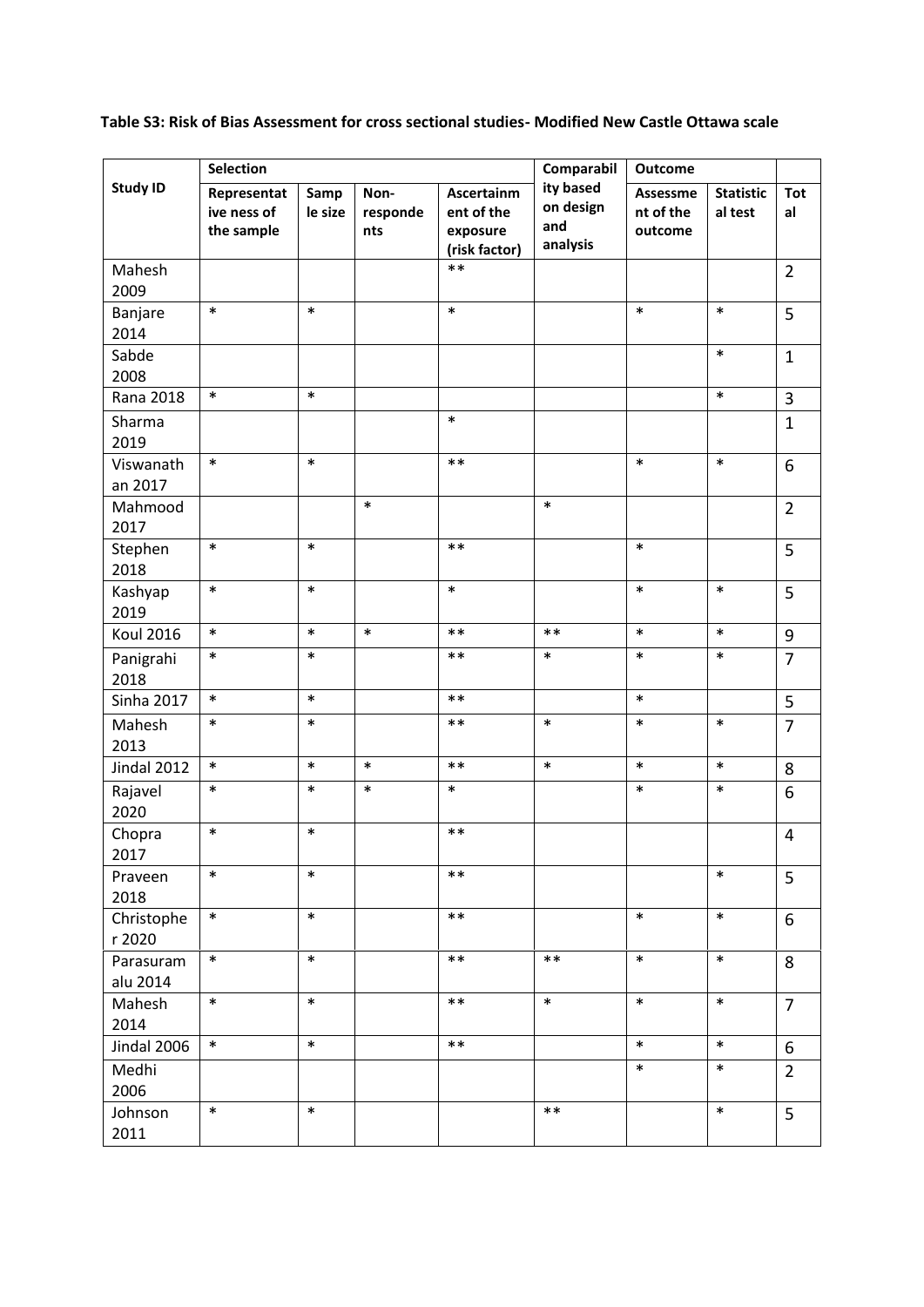|                 | <b>Selection</b>                               |                                                 |                                            |                                                                   | Comparabili                                          | <b>Outcome</b>          |                                     |                |
|-----------------|------------------------------------------------|-------------------------------------------------|--------------------------------------------|-------------------------------------------------------------------|------------------------------------------------------|-------------------------|-------------------------------------|----------------|
| Study           |                                                | tv                                              |                                            |                                                                   |                                                      |                         |                                     |                |
| ID              | Representative<br>ness of<br>exposed<br>cohort | <b>Selection</b><br>οf<br>nonexpos<br>ed cohort | <b>Ascertainm</b><br>ent<br>οf<br>exposure | Outcome of<br>interest was<br>not present<br>at start of<br>study | <b>Adjustment</b><br>and<br>assessment<br>of outcome | Follo<br>w-up<br>length | Loss<br>to<br>follo<br>w-up<br>rate | <b>Total</b>   |
| Mahes<br>h 2018 | $\ast$                                         | <b>NA</b>                                       | $\ast$                                     | $\ast$                                                            | $\ast$                                               | 4<br>vears              | 31.5<br>%                           | $\overline{4}$ |

**Table S4: Risk of Bias Assessment for a cohort study- Modified New Castle Ottawa scale**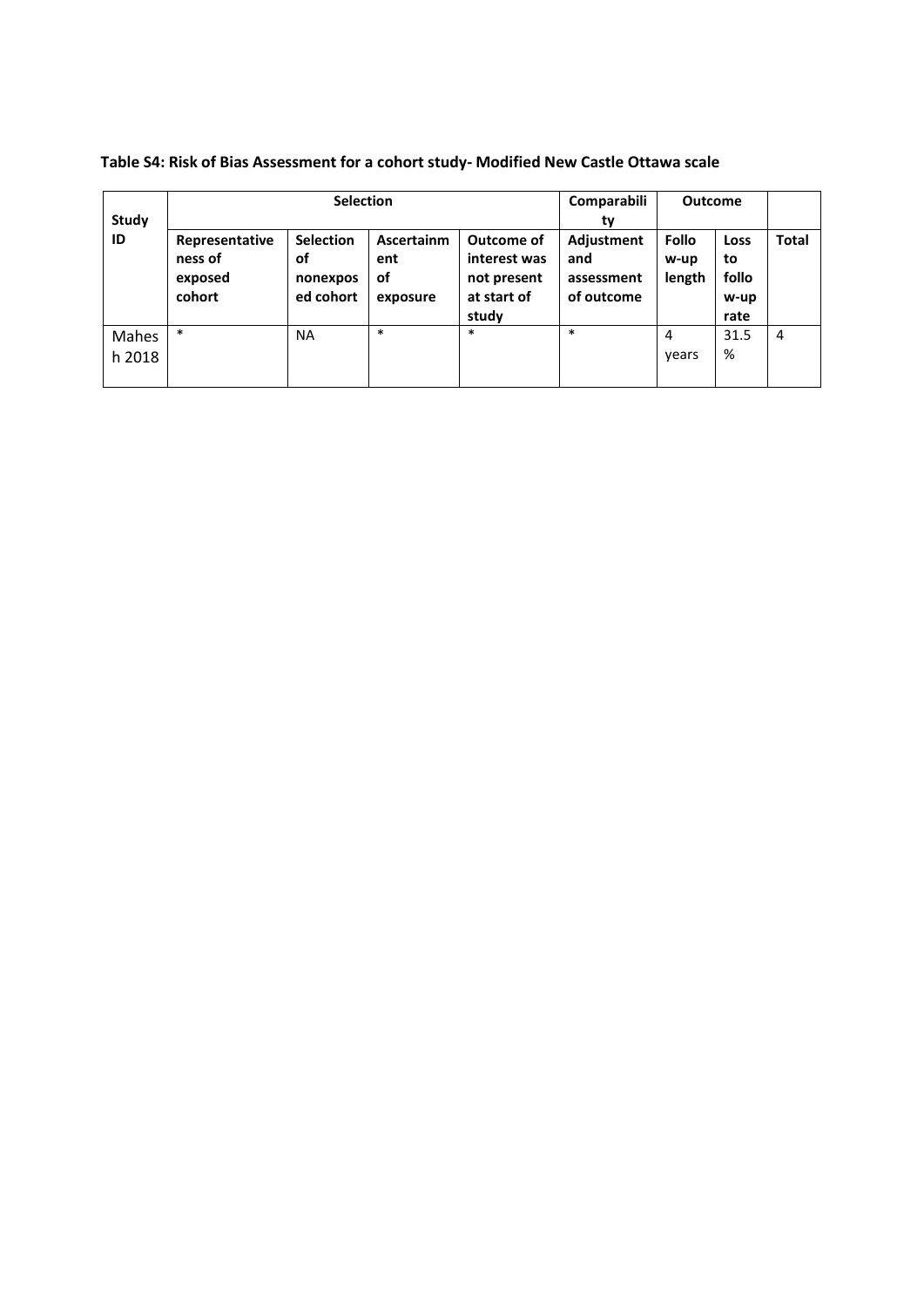# **Appendix S1**

# **Newcastle-Ottawa Scale adapted for cross-sectional and cohort studies**

Note: A study can be awarded a maximum of one star for each numbered item within the Selection and Exposure categories. A maximum of two stars can be given for Comparability.

# **Selection:**

- 1. Representativeness of the sample:
- a. Truly representative of the average in the target population. \* (all subjects or random sampling)
- b. Somewhat representative of the average in the target group. \* (non-random sampling)
- c. Selected group of users/convenience sample.
- d. No description of the derivation of the included subjects.
- 2. Sample size:
- a. Justified and satisfactory (including sample size calculation). \*
- b. Not justified.
- c. No information provided
- 3. Non-respondents:

a. Proportion of target sample recruited attains pre-specified target or basic summary of nonrespondent characteristics in sampling frame recorded. \*

- b. Unsatisfactory recruitment rate, no summary data on non-respondents.
- c. No information provided

#### 4. Ascertainment of the exposure (risk factor):

- a. Vaccine records/vaccine registry/clinic registers/hospital records only. \*\*
- b. Parental or personal recall and vaccine/hospital records. \*
- c. Parental/personal recall only.

#### **Comparability:** (Maximum 2 stars)

1. Comparability of subjects in different outcome groups on the basis of design or analysis. Confounding factors controlled.

a. Data/ results adjusted for relevant predictors/risk factors/confounders e.g. age, sex, time since vaccination, etc. \*\*

b. Data/results not adjusted for all relevant confounders/risk factors/information not provided.

#### **Outcome:**

- 1. Assessment of outcome:
- a. Independent blind assessment using objective validated laboratory methods. \*\*
- b. Unblinded assessment using objective validated laboratory methods. \*\*
- c. Used non-standard or non-validated laboratory methods with gold standard. \*
- d. No description/non-standard laboratory methods used.
- 2. Statistical test:

a. Statistical test used to analyse the data clearly described, appropriate and measures of association presented including confidence intervals and probability level (p value). \*

b. Statistical test not appropriate, not described or incomplete.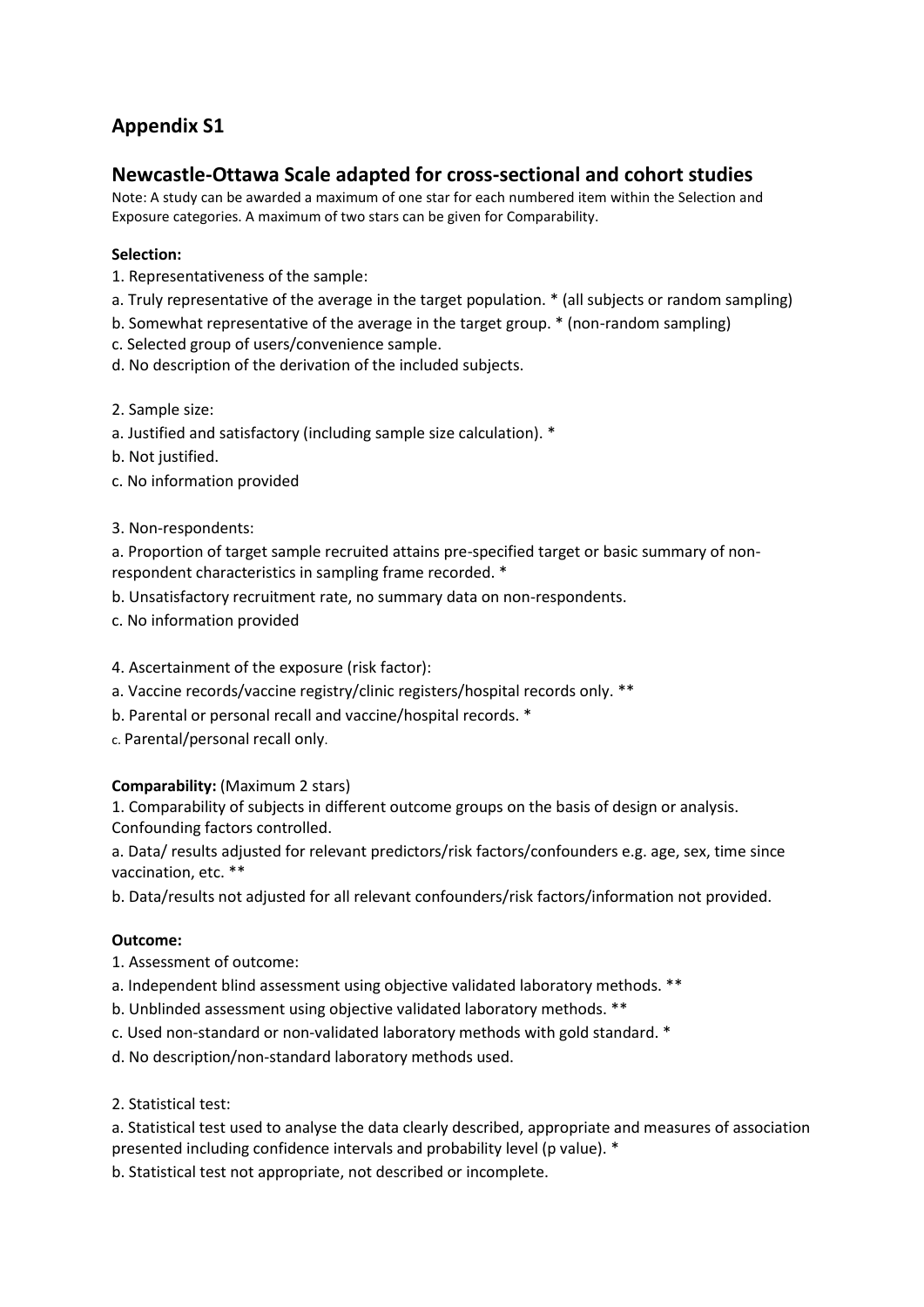## **MODIFIED NEWCASTLE - OTTAWA QUALITY ASSESSMENT SCALE FOR COHORT STUDIES**

Note: A study can be awarded a maximum of one star for each numbered item within the Selection and Outcome categories. A maximum of two stars can be given for Comparability

#### **SELECTION**

1 Representativeness of the exposed cohort

a) Consecutive eligible participants were selected, participants were randomly selected, or all participants were invited to participate from the source population\* b) Not satisfying requirements in part (a), or not stated.

2 Selection of the non-exposed cohort

- a) Selected from the same source population\*
- b) Selected from a different source population
- c) No description
- 3 Ascertainment of exposure
- a) Structured injury data (e.g. record completed by medical staff)\*
- b) Structured interview\*
- c) Written self-report
- d) No description

4 Demonstration that outcome of interest was not present at the start of the study

a) Yes\*

b) No or not explicitly stated

## **COMPARABILITY**

1 Comparability of cohorts on the basis of the design or analysis

a) Study controls for previous injury\*

b) Study controls for age\*

Note: Exposed and non-exposed individuals must be matched in the design and/or confounders must be adjusted for in the analysis. Alone statements of no differences between groups or that differences were not statistically significant are not sufficient.

#### **OUTCOME**

1 Assessment of outcome

a) Independent or blind assessment stated, or confirmation of the outcome by reference to secure records (e.g. imaging, structured injury data, etc.)\*

b) record linkage (e.g. identified through ICD codes on database records)\*

c) Self-report with no reference to original structured injury data or imaging

d) No description

2 Was follow-up long enough for outcomes to occur? a) Yes (≥3 months)\*

b) No (<3 months)

3 Adequacy of follow up of cohorts

a) Complete follow up – all participants accounted for\*